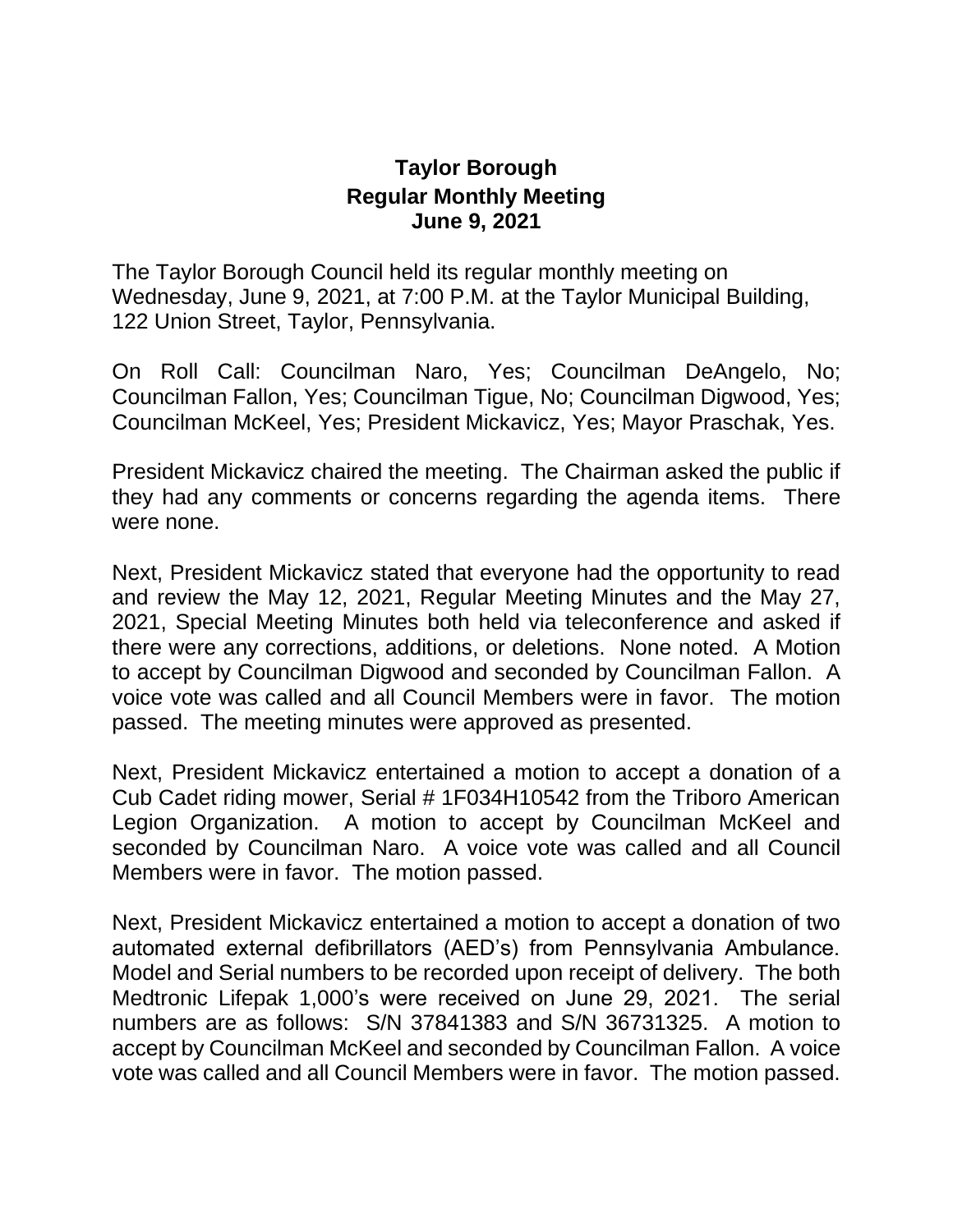Next, President Mickavicz entertained a motion to authorize donating the Permit Fees to the Riverside School District in the amount of \$6,318.08 for the Riverside School District Administration Building Project in the 600 Block of South Main Street, Taylor, PA. A motion to accept by Councilman Digwood and seconded by Councilman Fallon. A voice vote was called and all Council Members were in favor. The motion passed.

Next, President Mickavicz entertained a motion to appoint Justin Tigue and Cross Mercado as part-time employees at an hourly rate of pay at \$10.00/hour to be Summer Casual help for the DPW. These appointments are part-time, with no guarantee of hours and will expire on September 30, 2021. A motion to accept by Councilman McKeel and seconded by Councilman Naro. A roll call was made – Councilman Naro, Yes; Councilman Fallon, Yes; Councilman Digwood, Yes; Councilman McKeel, Yes; President Mickavicz, Yes. The motion passed.

Next, President Mickavicz entertained a motion to award the 2021 Pave Project bid to the lowest responsible bidder, H & K Group, Inc. in the amount of \$462,486.26. The following bids were received: New Enterprise - \$475,157.00, Pennsylvania Supply - \$525,253.85, Stafursky Paving - \$534,271.00. A motion to accept H & K Group Inc. as lowest responsible bidder by Councilman McKeel and seconded by Councilman Digwood. A voice vote was called and all Council Members were in favor. The motion passed.

Next, President Mickavicz entertained a motion to approve the purchase of Surveillance Cameras with installation for the DPW Garage from NEPA Security Solutions in the amount of \$1,927.00. A motion to accept by Councilman Fallon and seconded by Councilman McKeel. A voice vote was called and all Council Members were in favor. The motion passed.

Next, President Mickavicz entertained a motion to accept a letter from the Civil Service Commission regarding the updated Certified Eligibility List of qualified applicants for the position of Full Time Police Officer which will now expire on June 9, 2022. A motion to accept by Councilman McKeel and seconded by Councilman Fallon. A voice vote was called and all Council Members were in favor. The motion passed.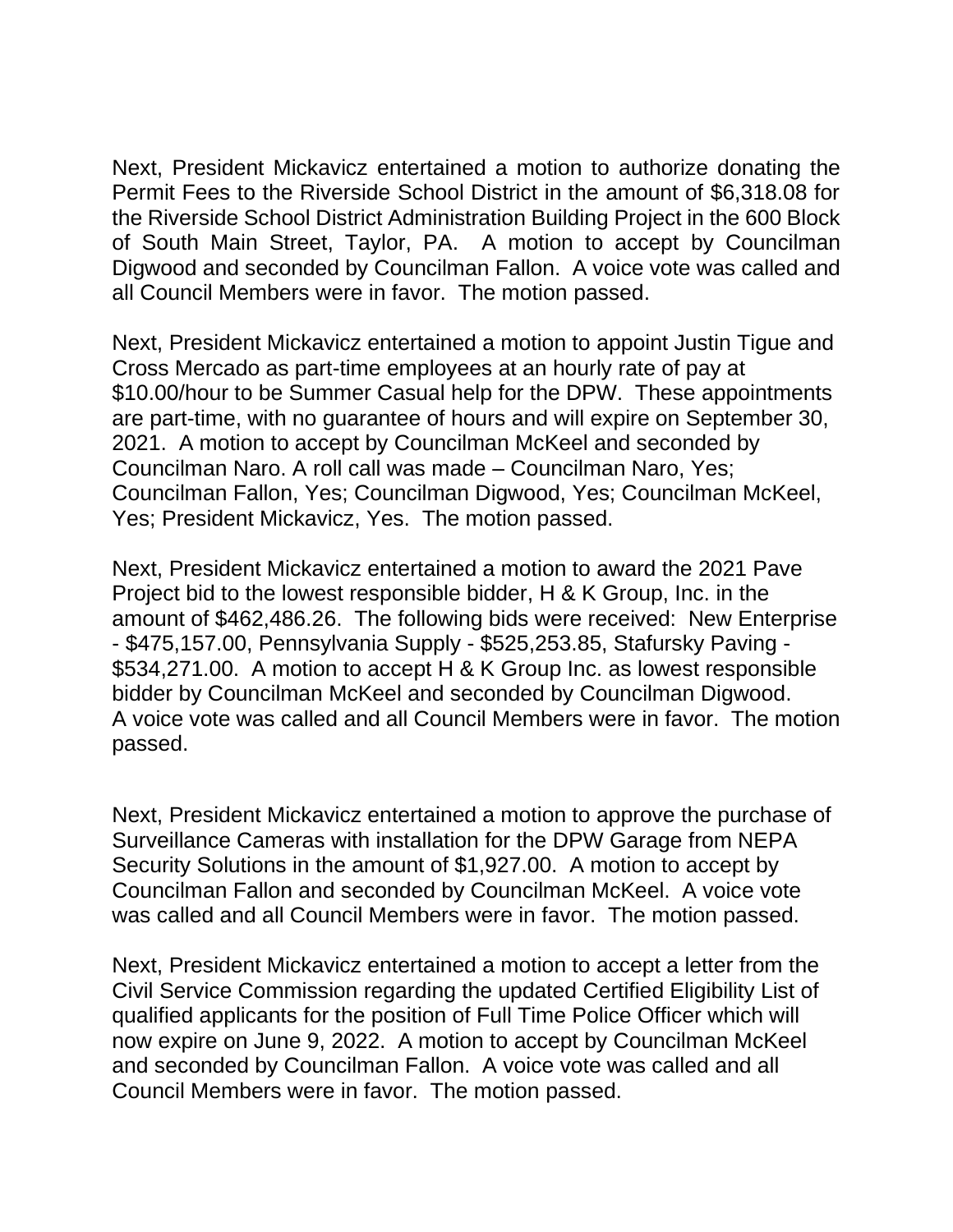Next, Mr. Zeleniak read the Approval of Bills for Payment for May 2021. Attached are the list of paid invoices and open invoices.

Next, President Mickavicz entertained a motion to pay the May 2021 Payroll in the amount of \$105,198.84. May General Fund Open Invoices in the amount of \$107,475.22. May Paid Invoices in the amount of \$39,845.50 and May Liquid Fuels Open Invoices in the amount of \$6,232.11 - Total Expenditures \$258,751.67 when funds are available. A motion was made by Councilman Digwood and seconded by Councilman Fallon. A voice vote was called and all Council Members were in favor. The motion passed.

| May Payroll                    | \$105,198.84 |
|--------------------------------|--------------|
| May General Fund Open Invoices | \$107,475.22 |
| <b>May Paid Invoices</b>       | \$39,845.50  |
| May Liquid Fuels Open Invoices | \$6,232.11   |
| <b>Total Expenditures</b>      | \$258,751.67 |

Next, Mr. Zeleniak read the Treasurer's Report for May 2021. The Treasurer's Report was placed on file.

## **Treasurer's Report May 2021**

| <b>Local Services Tax</b> | \$13,326.40  |
|---------------------------|--------------|
| RE: Tax Delinquent 2020   | \$3,859.43   |
| RE: Tax Delinguent 2019   | \$3,457.78   |
| RE: Tax Delinguent 2018   | \$1,810.29   |
| RE: Tax Delinguent 2017   | 308.46<br>\$ |
| <b>RE Transfer Tax</b>    | \$5,034.26   |
| <b>Tax Duplicates</b>     | \$250.00     |
| <b>Earned Income Tax</b>  | \$131,293.22 |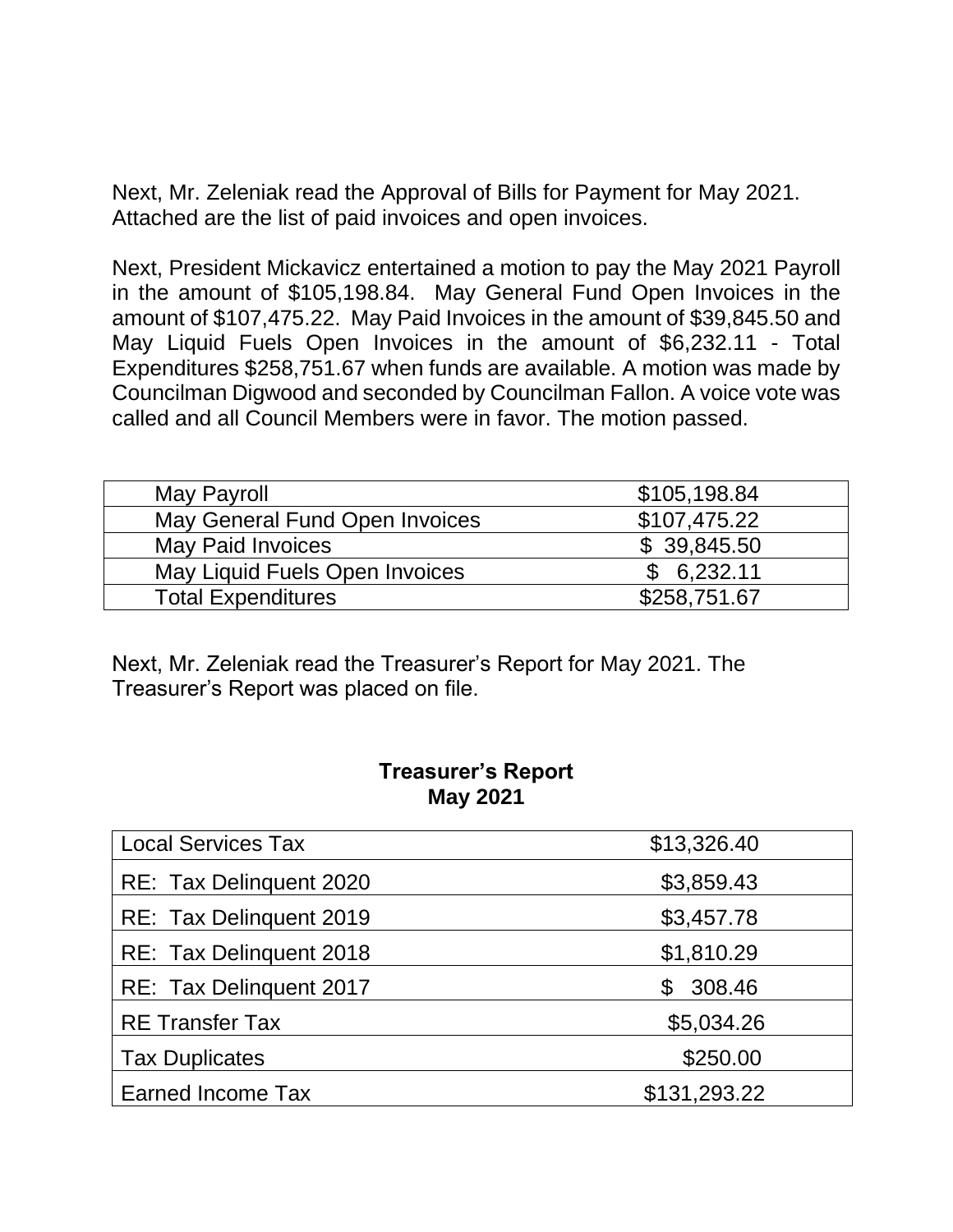| <b>UCC Building Permits</b>    | \$1,417.14   |
|--------------------------------|--------------|
| <b>Court Fees/Police Fines</b> | \$1,737.17   |
| <b>TCC</b>                     | \$3,408.00   |
| Comcast                        | \$24,172.14  |
| Zoning                         | \$160.00     |
| Other Income                   | \$4,066.57   |
| Interest                       | \$61.29      |
| <b>Total Revenue</b>           | \$194,365.15 |

Next, Mr. Zeleniak read the Financial Report for May 31, 2021. The Financial Report was placed on file.

## **Financial Report May 31, 2021**

| <b>General Account Balance</b>       | \$1,404.022.67 |
|--------------------------------------|----------------|
| <b>Real Estate Tax Account</b>       | \$117,071.66   |
| <b>Liquid Fuels Account Balance</b>  | \$436,943.56   |
| <b>Splash Park Account</b>           | \$30,757.46    |
| <b>Veteran's Memorial Account</b>    | \$1,006.01     |
| Hero's Banner Account                | \$6,416.94     |
| Open Purchase Orders (PO's)          | (\$18,224.15)  |
| 10 Year General Obligation Note      | (\$196,781.65) |
| <b>Lease Obligations</b>             | (156,861.99)   |
| <b>Escrow Funds (Taylor Commons)</b> | \$60,259.38    |
| <b>Escrow Account (General)</b>      | \$5,020.90     |
| <b>Police Pension Fund</b>           | \$4,104,446.82 |
| <b>ESL, Inc. Escrow Account</b>      | \$472,259.15   |
| <b>Fire Insurance Escrow</b>         | \$10.00        |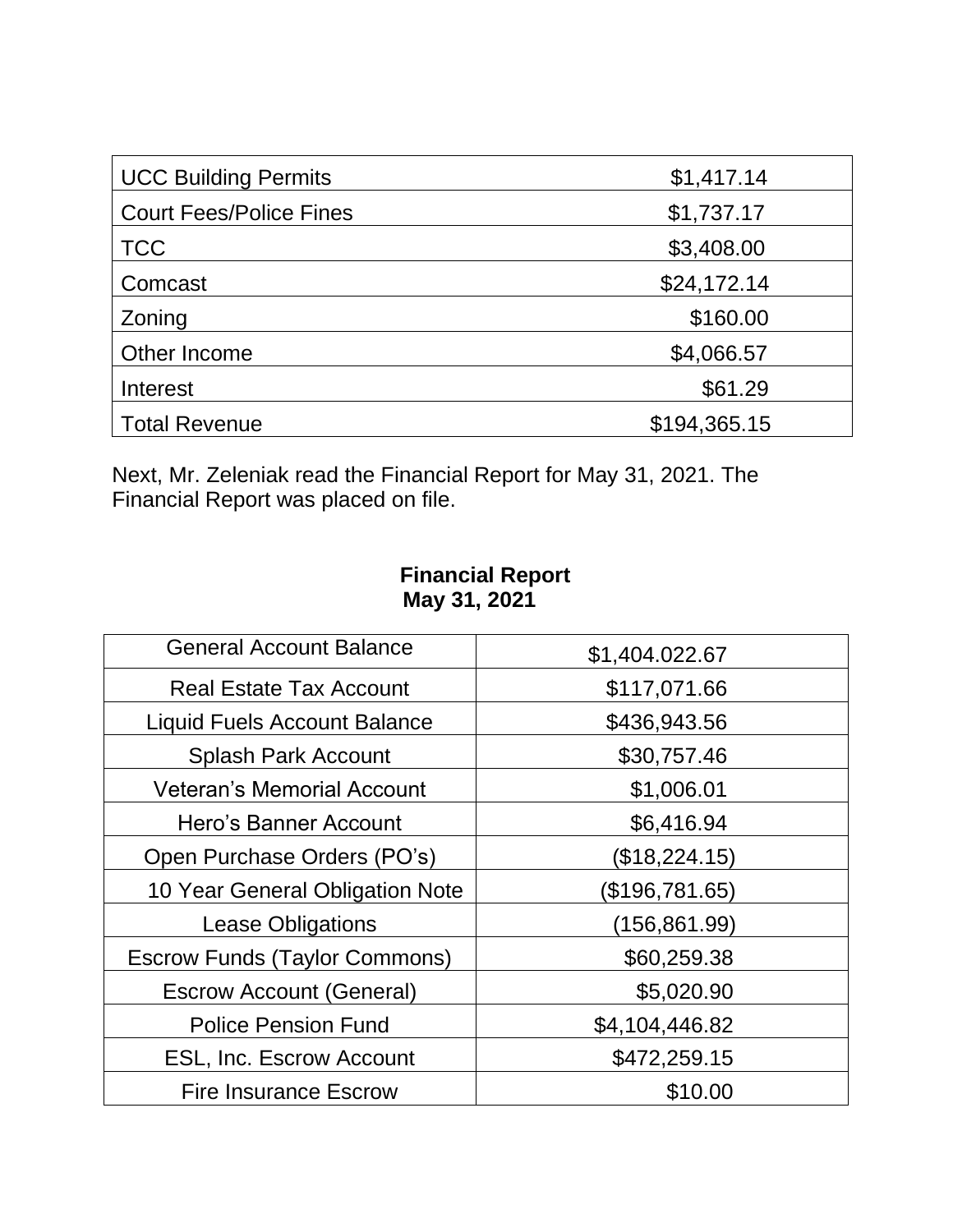Next, President Mickavicz asked that the Recycling Report for May 2021 be placed on file.

|                 | Pounds  | Tons  |
|-----------------|---------|-------|
| Commingle       | 25,620  | 12.81 |
| Cardboard/Paper | 34,220  | 17.11 |
| <b>Brush</b>    | 95,500  | 47.75 |
| Totaling        | 155,340 | 77.67 |

## **Recycling Report May 2021**

Next, President Mickavicz asked that the Mayor's Report for the month of May 2021 be placed on file. There were 426 incident numbers generated. Officers investigated 24 motor vehicle crashes, 25 traffic stops were conducted, 13 traffic citations. There were 10 criminal complaints filed.

On May 19, 2021, both the Taylor and Scranton Police MCSAP Unit (Motor Carrier Safety Assistance Program) conducted a commercial vehicle enforcement detail in the 900 Block of Union Street. There were 11 vehicles inspected, 3 of the vehicles were placed out of service for mechanical issues.

Revenues received for the month of May 2021: Police Reports, \$165.00; Magisterial District Court Fines, \$1,056.19; Judicial Fines, \$380.84; Parking Tickets, \$20.00; Drug Take Back Reimbursement, \$115.14 - Totaling \$1,737.17.

Next, the Chairman asked if anyone had any other comments or concerns. Mr. Zeleniak announced he received a resignation from DPW worker, Paul Harrison. President Mickavicz asked if anyone had any comments or questions since this item was not on the agenda. There were none. President Mickavicz entertained a motion to accept the resignation of Paul Harrison effective June 24, 2021. A motion to accept by Councilman